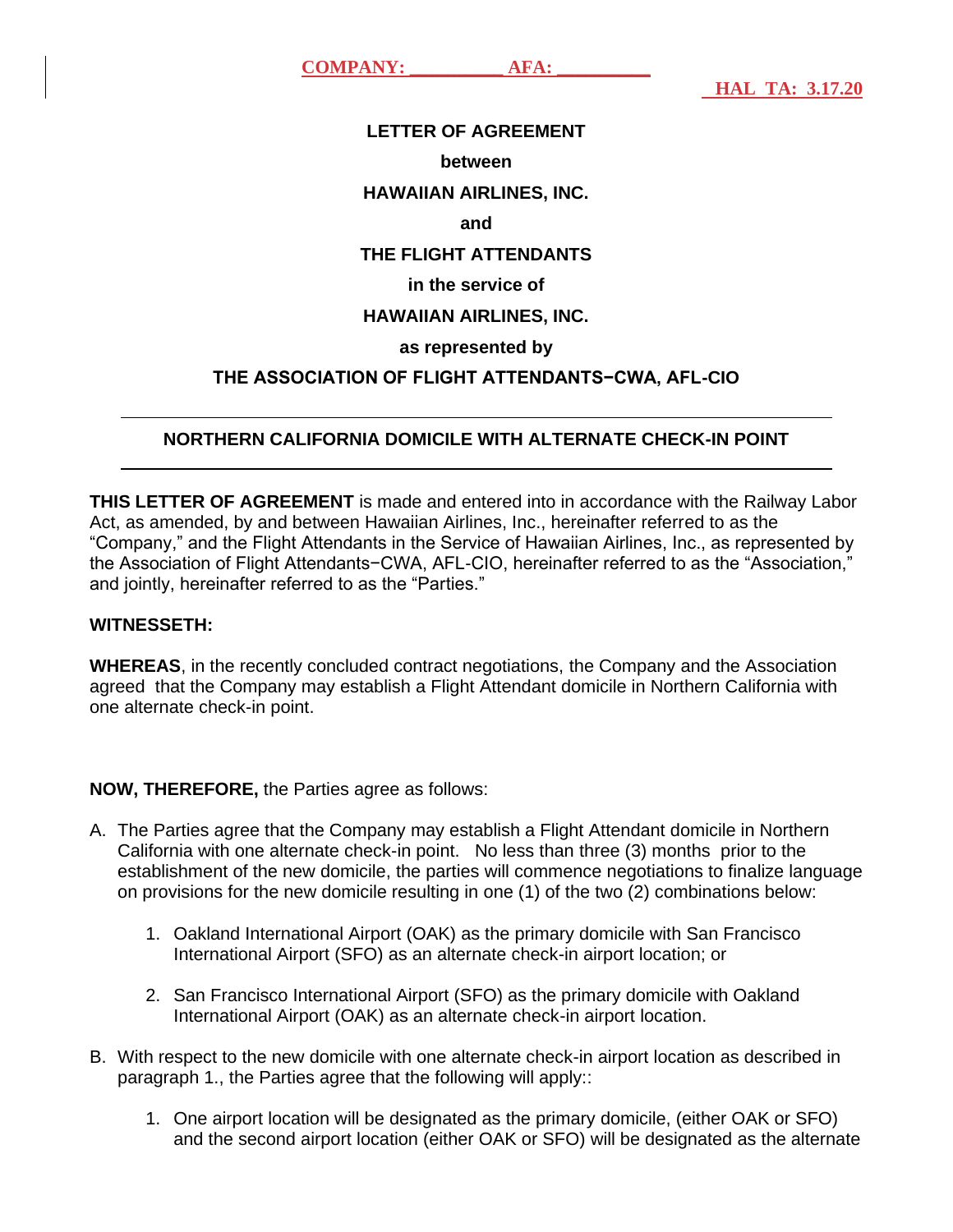check-in location. All Flight Attendants will be considered domiciled at the designated primary domicile for all purposes of the Hawaiian Flight Attendant Collective Bargaining Agreement (CBA).

- 2. Flight Attendant crew rooms per Section 27.F. of the CBA will be established at each airport location.
	- a. The personnel files for all Flight Attendants domiciled at the primary domicile will be maintained at the primary domicile.
	- b. The Company will maintain mail files (vertical files or v-files) at both the primary domicile and at the alternate check-in location.
- 3. All groupings will be scheduled to check-in at and return to the same airport location.
- 4. Parking will be provided at the airport for all domiciled Flight Attendants at the primary airport location and at the alternate check-in airport location.
- 5. Surface Deadhead Provisions for diversions or irregular operations for OAK and SFO shall be as provided below:
	- a. Flight Attendants may elect to travel either with displaced passengers or apart from passengers as long as all members of the Flight Attendant crew remain together.
	- b. Surface deadhead will be considered duty time for all purposes of the CBA and will be paid at 100%. The surface deadhead time between OAK and SFO will be one (1) hour.
	- e. If the scheduled surface deadhead transportation has not arrived within thirty (30) minutes of the advised scheduled time (van arrival time), then a Flight Attendant may take her/ his own transportation (e.g., Uber X, Lyft, Taxi) and be reimbursed by the Company.
- 6. Reserve Provisions
	- a. Reserves may opt to preference for either OAK or SFO in the automated system (Reserve Self Assignment).
	- b. An airport reserve who reports to one airport location will not be required to drive to the other airport location. A reserve who has reported to one airport location may only be transferred to the alternate airport location if surface deadhead is provided both to the alternate airport location, and if applicable, back to her/his originally assigned check-in airport location.

IN WITNESS WHEREOF, the parties hereto have adopted and executed this Letter of Agreement this XX day of [month] . 2020.

For the ASSOCIATION OF FLIGHT ATTENDANTS For HAWAIIAN AIRLINES